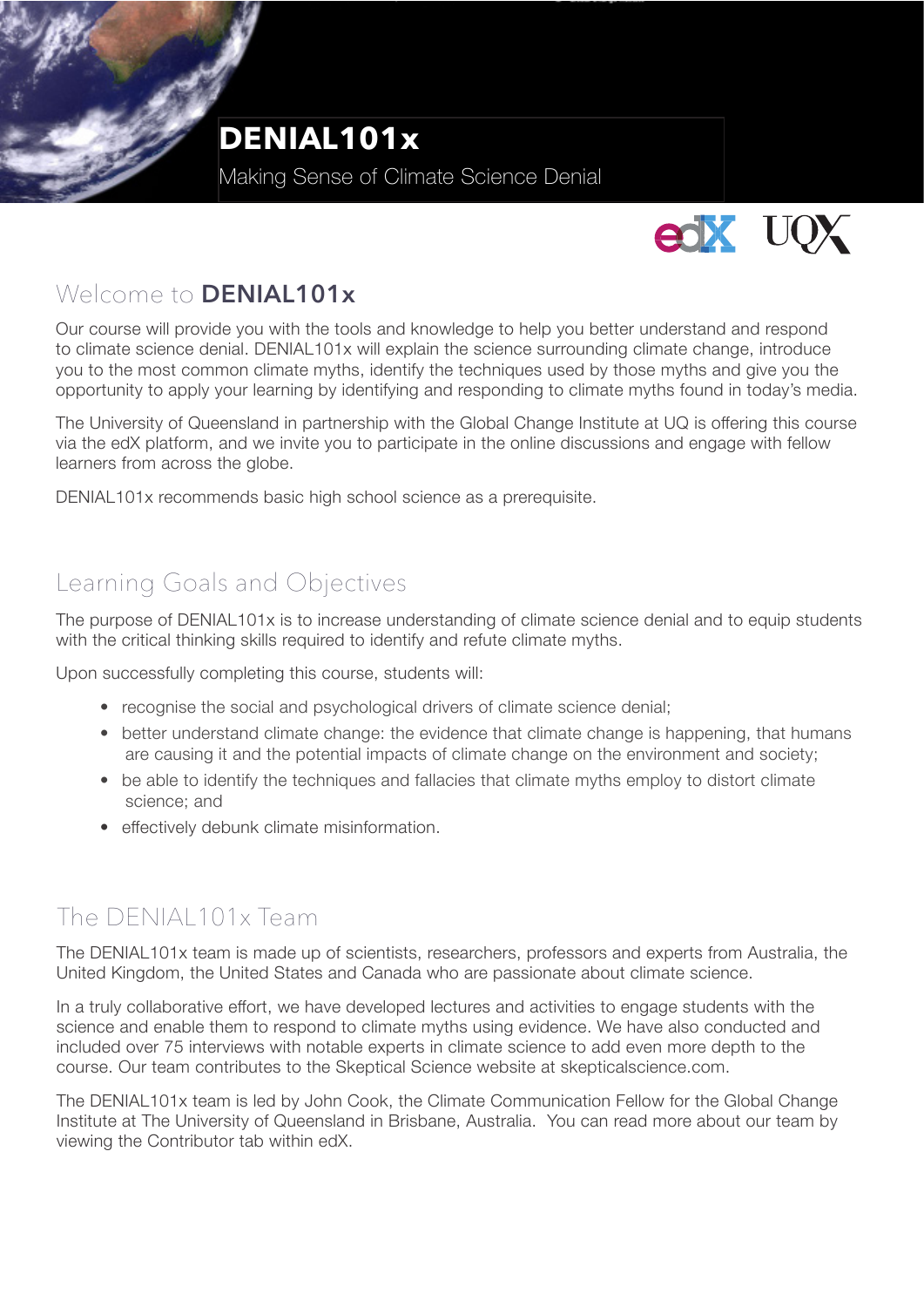# Course Schedule & Features

In order to provide learning experiences for students at a variety of levels, our course contains features that should engage students for approximately 1.5 to 2 hours per week. Each week contains the following elements:

- a series of brief video lectures by experts in fields such as geology, climatology and biology with references to research used to develop lectures;
- activities and interactive tools for application of the information shared in lectures;
- polls and discussion forums to facilitate interaction among students in the course;
- assessments at the end of each week to check learning and apply knowledge gained;
- additional interviews with notable experts in fields related to climate change; and
- links, videos and readings to take the content a step further and increase understanding of climate science denial.

| 28 APRIL 2015 | <b>INTRODUCTION TO THE COURSE</b><br>WEEK 1: UNDERSTANDING THE CLIMATE CONTROVERSY                                                                                                                                                                                                                                          |  |  |
|---------------|-----------------------------------------------------------------------------------------------------------------------------------------------------------------------------------------------------------------------------------------------------------------------------------------------------------------------------|--|--|
|               | During the first week of the course, we introduce the course content, interact<br>with each other and complete an introductory survey. The week continues with an<br>exploration of political consensus, the drivers and psychology of climate science<br>denial and an overview of the controversy surrounding this topic. |  |  |
| 5 MAY 2015    | WEEK 2: GLOBAL WARMING IS HAPPENING                                                                                                                                                                                                                                                                                         |  |  |
|               | In week two, we will look at the indicators of global warming and myths related to<br>temperature and glaciers.                                                                                                                                                                                                             |  |  |
| 12 MAY 2015   | WEEK 3: WE ARE CAUSING GLOBAL WARMING                                                                                                                                                                                                                                                                                       |  |  |
|               | Week three focuses on the ways in which humans cause climate change and the<br>myths associated with the greenhouse effect and the rise in carbon dioxide.                                                                                                                                                                  |  |  |
| 19 MAY 2015   | WEEK 4: THE PAST TELLS US ABOUT THE FUTURE                                                                                                                                                                                                                                                                                  |  |  |
|               | This week looks at the history of climate change in order to model future climate<br>change. We also address myths related to models.                                                                                                                                                                                       |  |  |
| 26 MAY 2015   | WEEK 5: WE ARE FEELING THE IMPACTS OF CLIMATE CHANGE                                                                                                                                                                                                                                                                        |  |  |
|               | Week five covers climate feedbacks and the impacts of climate change on the<br>environment, society and the weather.                                                                                                                                                                                                        |  |  |
| 2 JUNE 2015   | WEEK 6 AND 7: RESPONDING TO DENIAL                                                                                                                                                                                                                                                                                          |  |  |
|               | The final weeks of the course look more closely at the psychology of science denial<br>and debunking techniques. We also complete a peer assessment that asks students<br>to practice debunking strategies on real myths that can be found in today's media.                                                                |  |  |